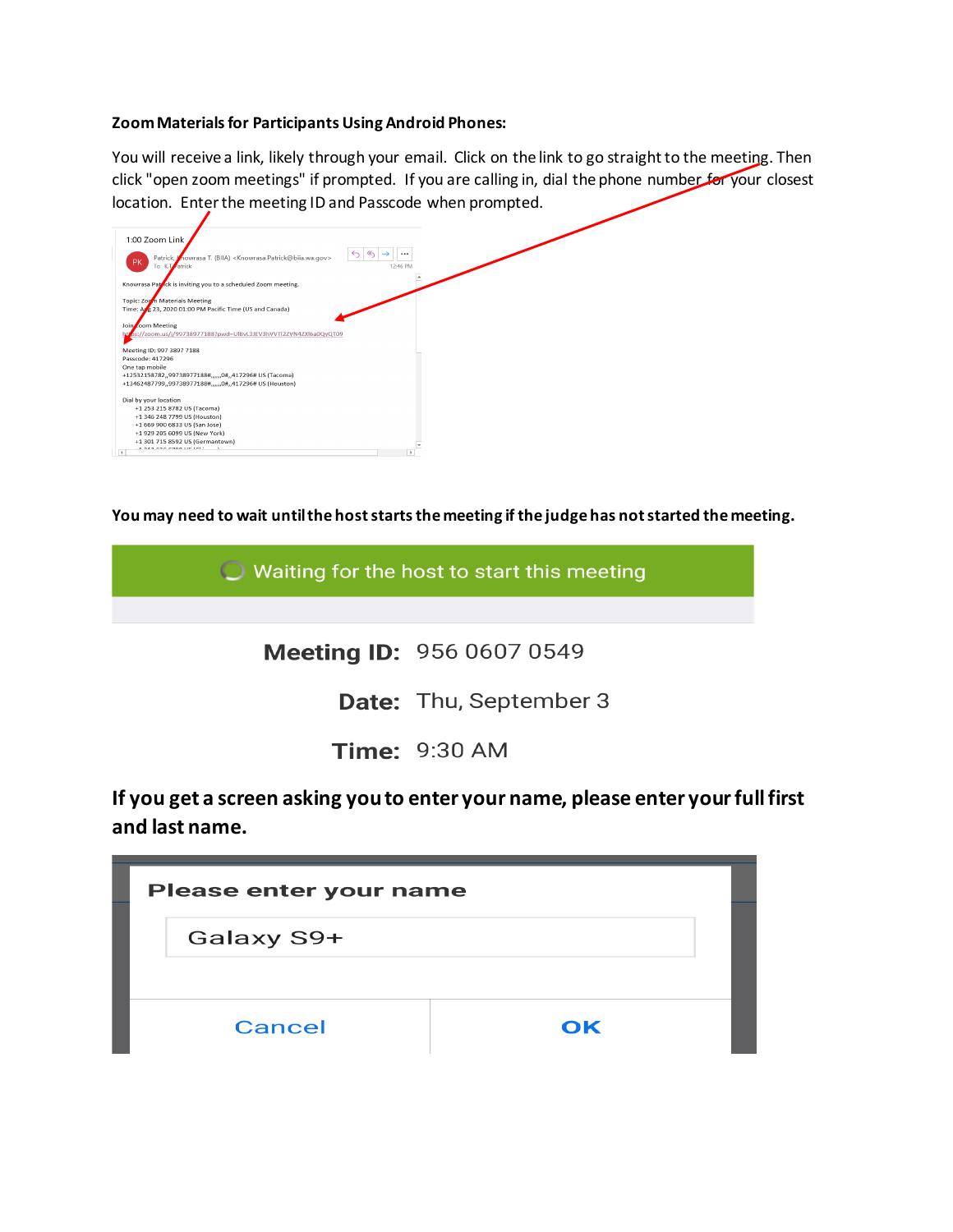**Once the meeting has started, you will be in the "waiting room" until you are admitted to the main session.** 

## Please wait, the meeting host will let you in soon

**Click "Call overinternet" if prompted. This is preferred to you calling in separately.** 



**Toolbar:** Usually along the bottom of your screen you will see a tool bar. If your camera is off or you are muted you will see red lines through your microphone or camera. You may see a message from the host/judge requesting that you turn on your camera or unmute. Click on these buttons to turn on your camera and unmut<sub>e</sub>.

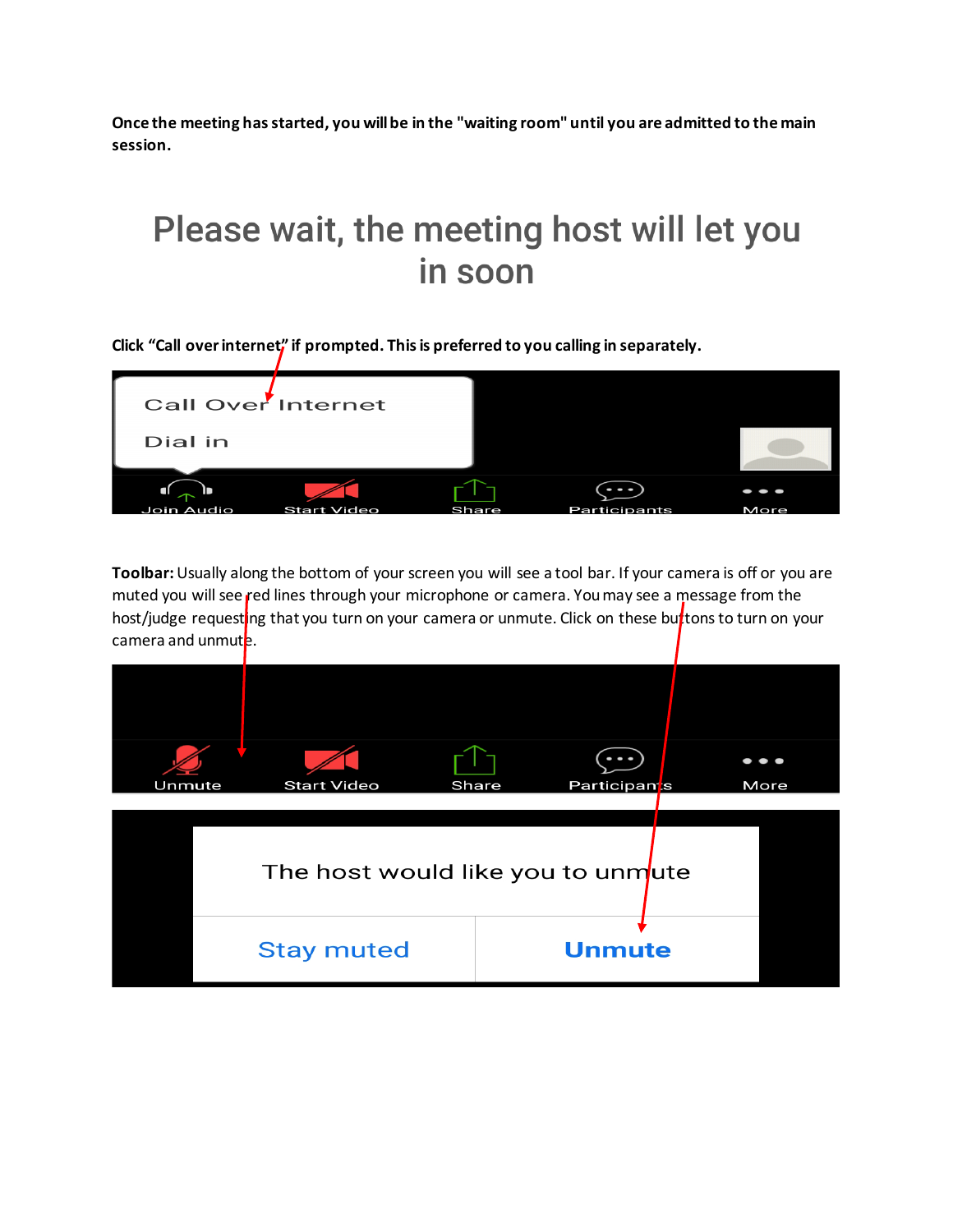**Participants Window:** If you open your "participants" window at the bottom of your screen, you will have options such as: "rename" and "raise hand". Depending on the judge's view, the virtual hand raise may be seen easier than a real hand raise. If your full name is not listed, please select "rename". You should always use your full first and last name in BIIA proceedings.

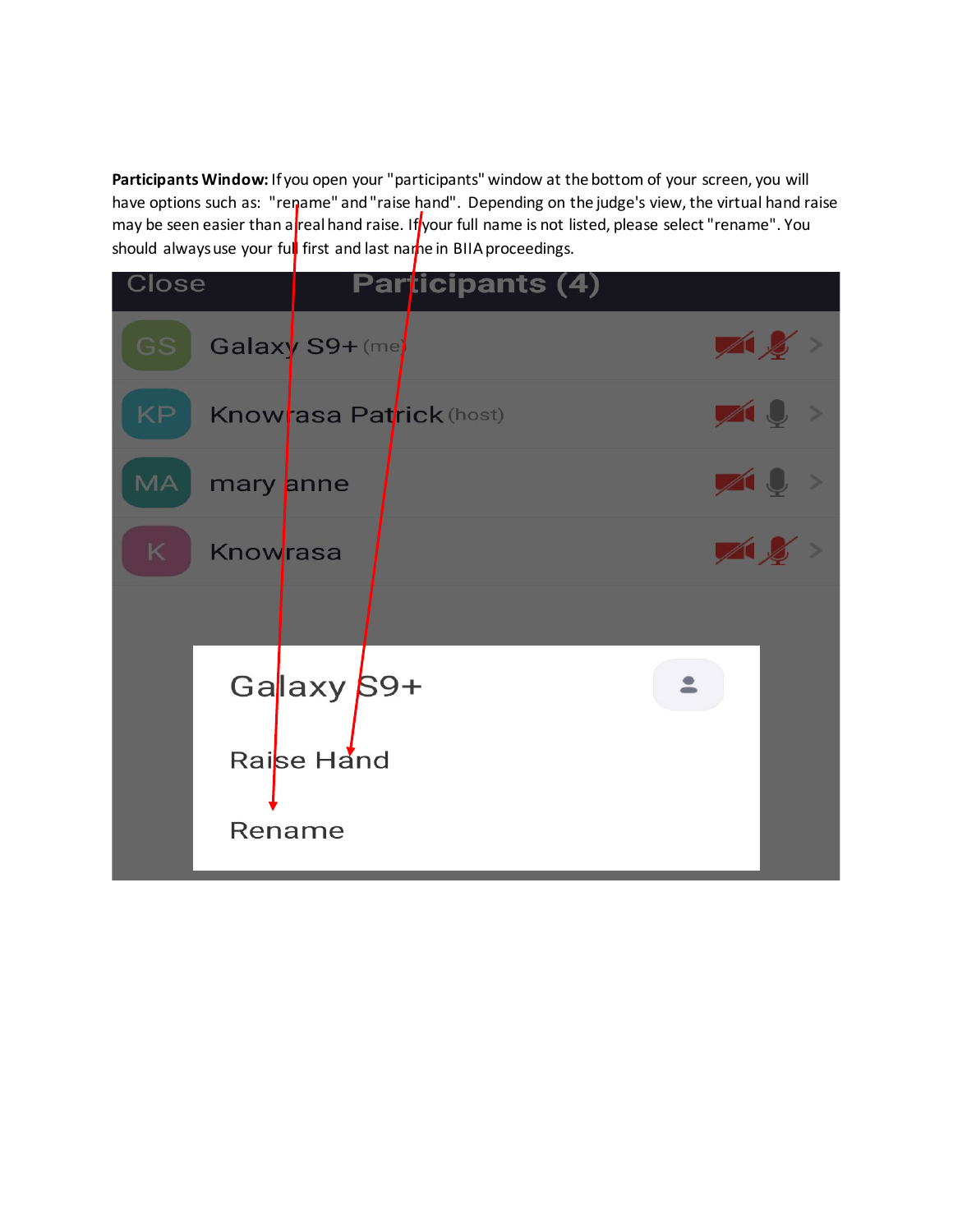**More Window:** If you open the "more" menu at the bottom of your screen, you will see options to allow you to "chat" and select a reaction". You can also use the "raise hand" feature in this window.

|        | Disconnect Audio                             |
|--------|----------------------------------------------|
|        | Chat                                         |
|        | Raise Hand                                   |
|        | Hide Non-Video Participants                  |
|        | Show Name when Participants Join             |
|        |                                              |
|        |                                              |
| Unmute | Share<br>Start Video<br>Participants<br>More |

## **Breakout Rooms**

If parties need to speak outside the presence of others, the judge can put the parties in a breakout room. When the judge initially opens the breakout rooms, you will receive a pop-up inviting you to join the room. The judge will advise whether you should select "join" or "later". If you need to go to the breakout room later, click "join breakout room" in the top left corner of your screen. This button is not available until the judge opens breakout rooms.